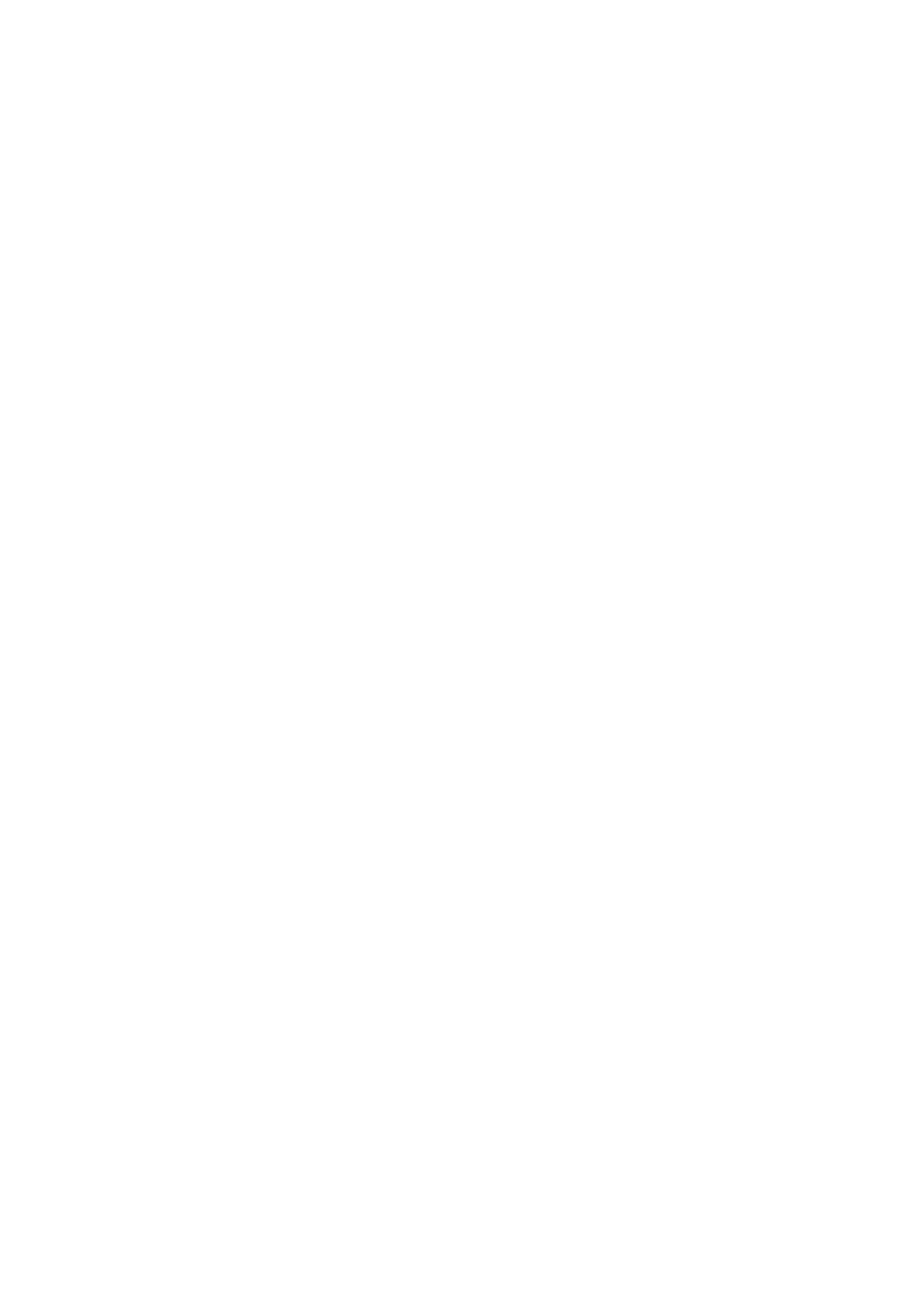# **BASIS OF OPINION**

**1.** In accordance with its mandate and with a view to mobilizing the different stakeholders involved in the process of implementing the provisions of the Constitution of July 2011, the National Human Rights Council (CNDH) has organized a series of meetings and discussions on the mandate, mission, structure, composition and functioning of the Advisory Council on Family and Childhood , set out in Article 169 of the Constitution, as well as on the complementarity of this Council with other entities and institutions for the protection and promotion of human and citizens' rights in order to avoid duplication and overlap of functions.

**2.** The CNDH has drawn up this opinion in light of the recommendations of these meetings and after analyzing international experiences of countries that have similar family and childhood institutions. The objective is to provide the stakeholders with the clarification likely to enrich public decision-making concerning the creation of the Advisory Council on Family and Childhood.

## **NORMATIVE FOUNDATIONS**

### **Provisions of the Constitution and national legislation relating to family and childhood**

**3.** The Constitution affirms the right to equality before the law of all Moroccans, guarantees a wide range of rights and freedoms to all citizens and prohibits any form of discrimination on the grounds of sex, age, personal circumstances, etc. Article 32 of the Constitution provides that "The family, based on the legal bond of marriage, is the basic unit of society. The State shall seek, through the law, to protect the family from a legal, social and economic perspective in order to ensure its unity, stability and preservation. It shall ensure equal legal protection as well as social and moral consideration for all children, regardless of their family status." These constitutionally enshrined rights are inherent to the person. By referring implicitly to "the family rights of the person", which are inherent to all human beings, and to the "social rights of the family", the Constitution calls upon the State and society to fulfill their role in securing and protecting this institution. Therefore, under the Constitution, the State intervenes in family regulation in order to preserve the common good and to provide equal protection to all children "regardless of their family status" (Art. 32). The principle of equal rights for all children has thus been elevated to the status of a constitutional norm. Whether children are born in or out of wedlock, the Constitution guarantees them equal and non-discriminatory treatment.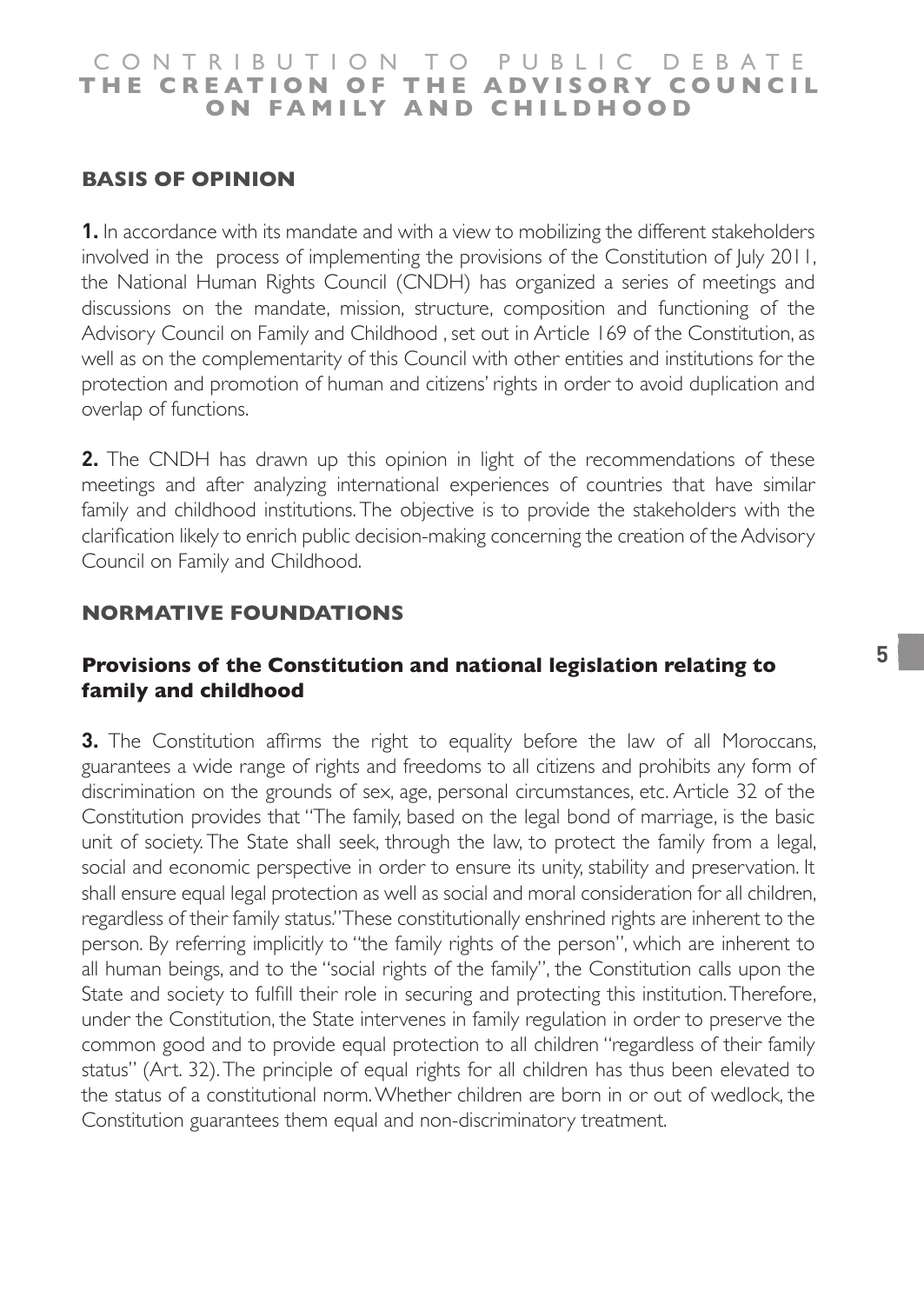**4.** The Family Code enacted in 2004 enshrines three basic principles, namely the equal dignity of family members, co-responsibility of the spouses, and the best interests of the child in terms of custody and paternity. "The State shall be responsible for taking the necessary measures for the benefit of children as well as for the guarantee and preservation of their rights in accordance with the law" (Art. 54).

**5.** More recently, two new laws have enriched the legislative body on the family and children, namely Act No. 41-10 on conditions and procedures to benefit from the family solidarity fund, adopted on December 13, 2010, and Act No. 14-05 on the conditions of opening and managing social welfare institutions to improve the quality of care in social institutions, enacted on November 22, 2006.

#### **MOROCCO'S INTERNATIONAL COMMITMENTS**

**6.** The Convention on the Rights of the Child (CRC), ratified by Morocco on June 14, 1993 and its protocols (the Optional Protocol on the Sale of Children, Child Prostitution and Child Pornography and the Optional Protocol on the Involvement of Children in Armed Conflict) provide for the following fundamental rights: (i) the child's best interests, (ii) survival and development, (iii) participation, and (iv) non-discrimination. The right to protection (creating a protective environment for the child/teaching children to protect themselves) is an overarching right that cuts across all provisions of the Convention.

**7.** Other relevant international conventions, particularly the Convention on the Rights of Persons with Disabilities and its Optional Protocol (CRPD, ratified by Morocco in 2009) and the International Convention on the Protection of the Rights of All Migrant Workers and Members of Their Families (ICRMW, ratified by Morocco in 1993), prohibit discrimination against persons with disabilities and migrants and affirm their right and that of their families to protection by society and the State.

**8.** The Beijing Platform for Action (1995) enshrines the social significance of motherhood, the role of parents in the family and the upbringing of children, and the critical role that women play in caring for other family members. In addition, the Platform focuses on the sharing of responsibilities between parents, women and men, and society as a whole so that motherhood and women's family responsibilities do not constitute a source of discrimination against them and do not contribute to denying them the right to equality and justice enshrined in Article 2 of the Convention on the Elimination of all Forms of Discrimination against Women (CEDAW), which applies to all women regardless of the form of the family, the legal system and the country's religion/tradition.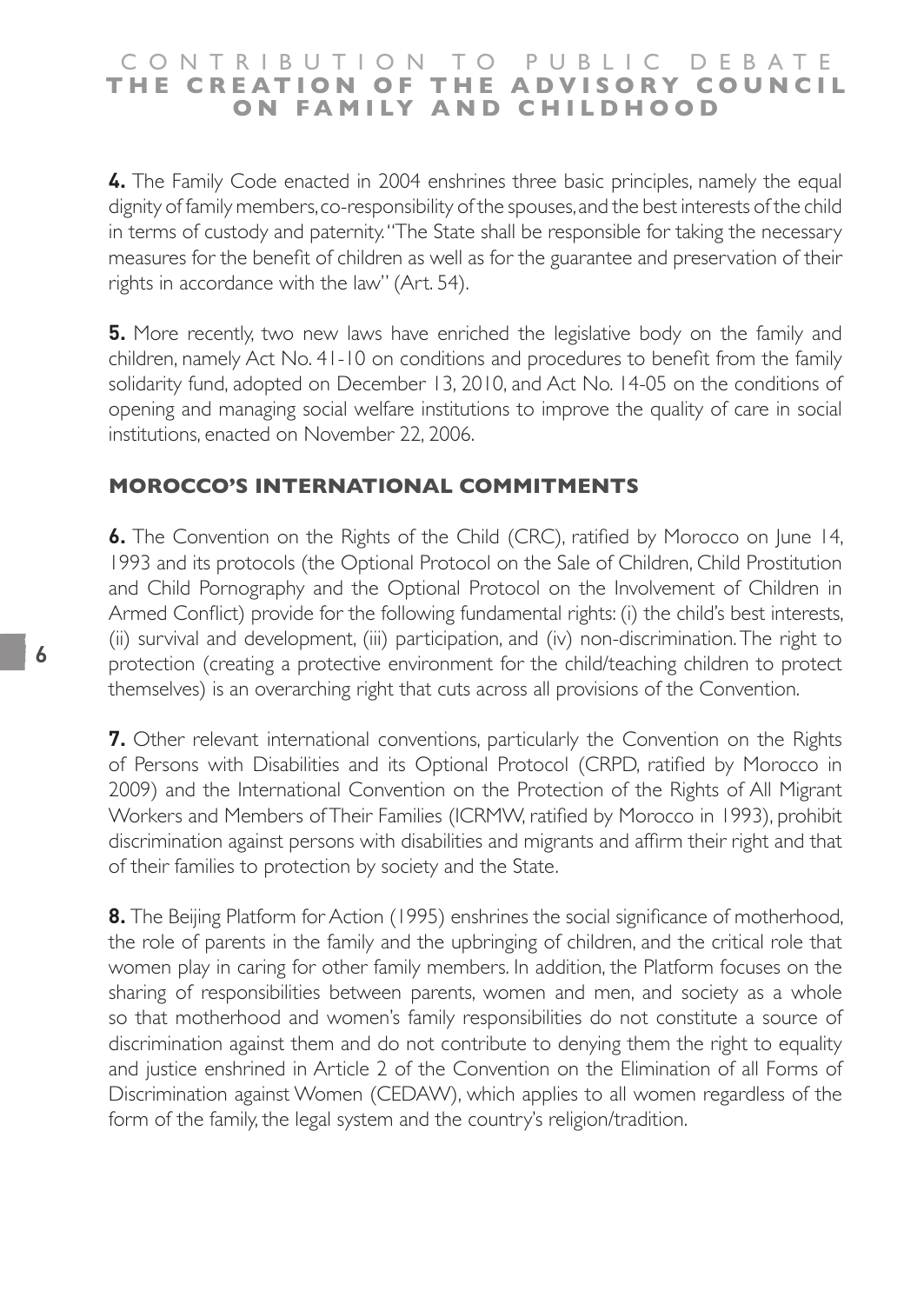## CONTRIBUTION TO PUBLIC DEBATE **T H E C R E AT I O N O F T H E A D V I S O R Y C O U N C I L O N F A M I LY A N D C H I L D H O O D**

**9.** On the 10th anniversary of the International Year of the Family, the proclamation of the International Year of the Family in Doha (1994) aimed to enhance public awareness of issues related to the family and reaffirmed the commitments of governments to recognize and respect the important and vital role of motherhood, the need to protect the latter and the child, and the right to build a family based on an equal marital partnership. To this end, all institutions of society should respect and support parents' efforts to nurture and care for children in a family environment.

## **SOCIAL AND FAMILY CHANGES IN MOROCCO**

## **Demographic and sociological transition**

**10.** Fertility has declined noticeably, to a level close to the level needed to replace the population. According to the High Commission for Planning (HCP), the total fertility rate between 1962 and 2010 fell from 7.20 to 2.19 at national level. This decrease affected both rural (from 6.91 to 2.70) and urban areas (from 7.77 to 1.80). This demographic transition has undeniably led to incipient population ageing in Morocco which, although at an early stage, represents a real challenge for the government and families in terms of health and social protection.

**11.** The decline in age at first marriage and endogamous marriage and the rising numbers of people remaining unmarried are evidence of a significant change in perceptions of marriage. In 2010, the age at first marriage had risen to 26.6 for women and 31.4 for men. From 1994 to 2010, the proportion of those remaining unmarried (at the age of 50) doubled for men and increased by 7 times for women.

**12.** The rise in life expectancy at birth, up from 47 years in 1962 to 74.8 years in 2010 according to the HCP, is linked to lower rates of maternal mortality and under-5 mortality. Although child mortality remains relatively high compared to countries with a similar level of development, it fell by almost 9 percentage points between 2004 and 2009.

**13.** Family structures and relations have gradually diversified, breaking with the model and values of the traditional family. This entirely new structural diversification has basically led to the emergence of "unconventional" families, through the shift from a unique family model to a plurality of family structures and relations (nuclear, extended, single-parent and migrant families, and families where the woman is the main or sole breadwinner, childless couples, non-family households, etc.), as well as to a decrease in household size and a new status for the child.

These developments are mostly related to urbanization, the expansion of schooling and women's work, the changing status of women, the decline in age at first marriage and the emergence of new family values.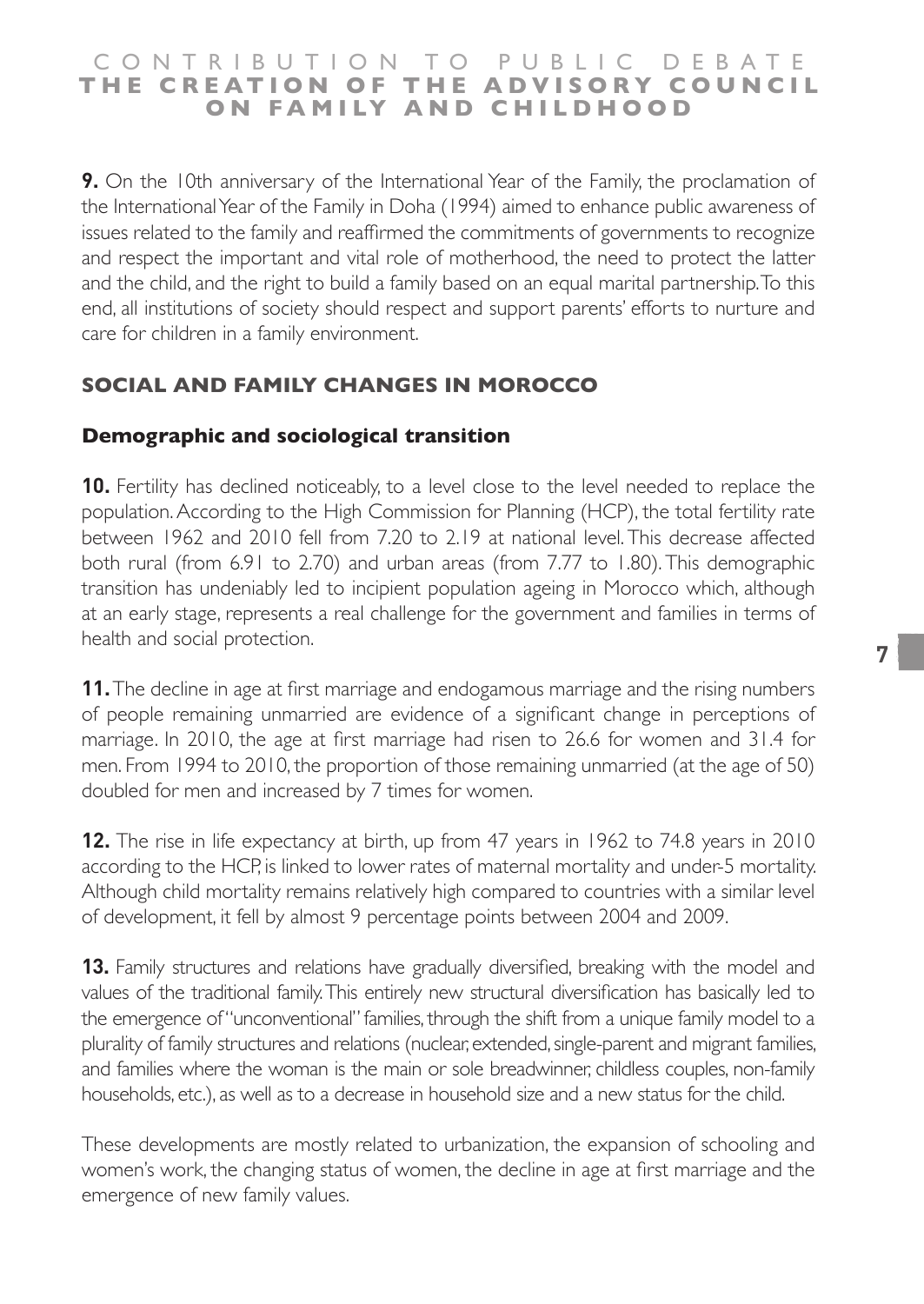#### **Situation of children in Morocco**

**14.** Although numbers of children have fallen more sharply compared to other age groups of the Moroccan population (10,692,000 in 2010 as against 11,170,000 in 2004), they still face major challenges in terms of human and income poverty.

**15.** The ratio of child mortality (children aged 0 to 5 years) was 36.3 in 2010, down from 104.1 in 1987 and 213 in 1962 (Repeated population survey, HCP, 2011). The effects of child malnutrition are more severe in rural than urban areas and for girls more than boys, due to girls' early involvement in domestic work and the absence of adequate nutrition to offset the corresponding energy expenditure. School deprivation, reaching 7.2% in rural areas (1.1% in urban areas), and the employment of children aged from 7 to 15 (HCP data show that 3% of this age group are working as against 9.7% in 1999) are challenges facing Morocco.

**16.** The incidence of income poverty is higher among children than among adults, especially in rural and suburban areas. According to the HCP, the proportion of poor children in 1991 was 17% as against 13% for adults. Indeed, although the economic value of children in urban areas has fallen sharply in favor of self-fulfillment through child success, the rural child is still perceived as an economic and practical asset. The lack of resources negatively affects children's development, health, education and well-being, as well as the protection of the most dependent family members. It reduces their chances of surviving beyond the first five years and makes them particularly vulnerable to poverty.

**17.** These profound demographic, social and family changes have had the following consequences:

 Changes in the values governing family relationships, as solidarity is now found much more between separate nuclear households than within the same extended family. Unity in this type of family is increasingly reduced to the symbolic sphere and is less and less felt economically and socially. The shrinking and vanishing authority of the elders is particularly apparent from the use of dialogue inside the family instead of obedience;

The proliferation of particularly vulnerable groups increases family assistance and support tasks: rural families, single-parent families, families with disabled children, employees with disabilities, inactive persons with disabilities, migrant families, pensioners, unemployed persons, single mothers, women victims of domestic violence, abandoned children, etc.;

■The rise in women's gainful employment (25.3% of women were working in 2011) has had little effect on the sexual division of labor within the household. Domestic work is still a predominantly female activity and time spent on it does not decrease substantially for employed women (1998-99 Survey on Women's Time Budget – Statistics Directorate). Consequently, a woman's paid work (outside the home) is still regarded as contrary to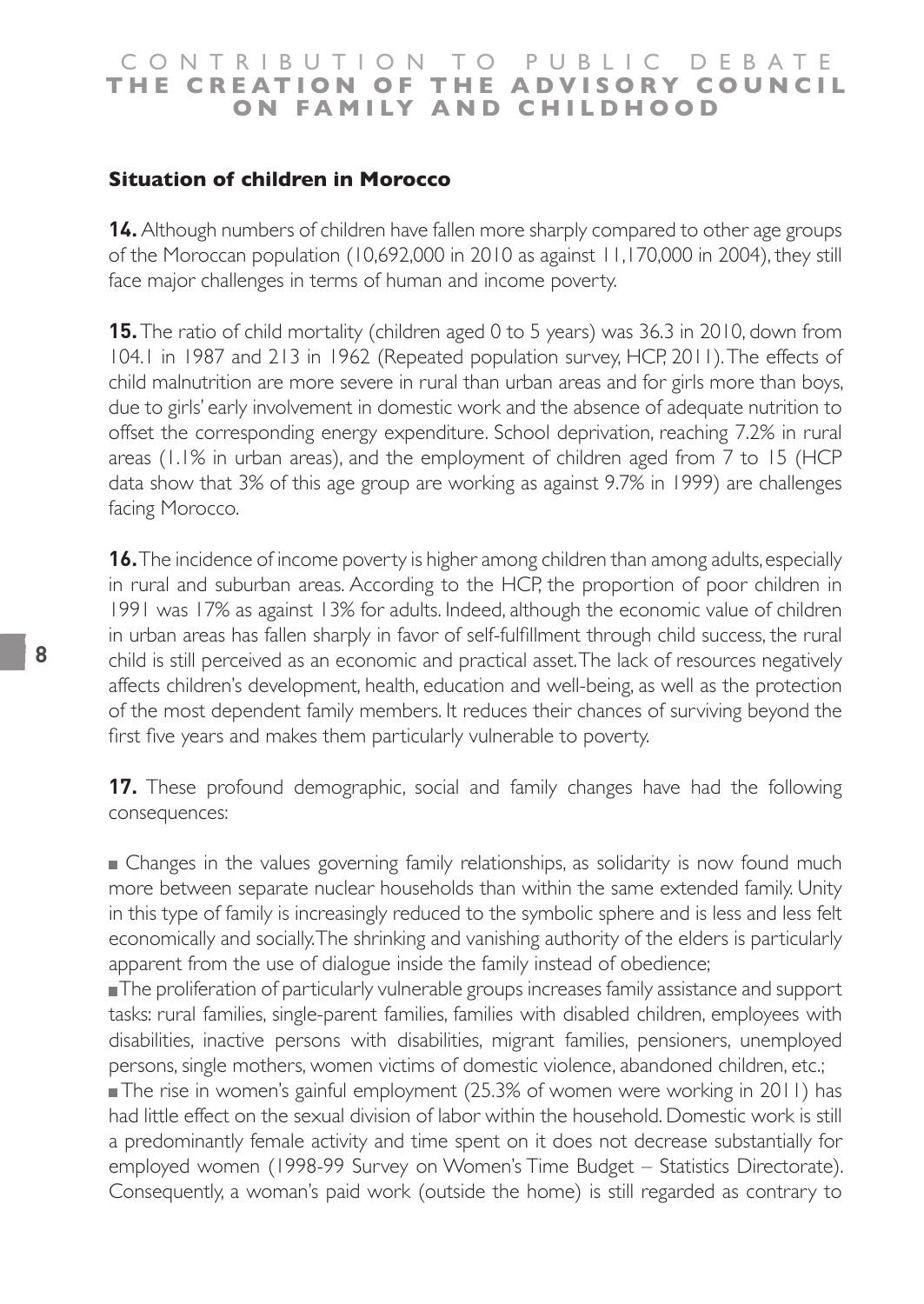her role as a mother. The increasing and irreversible participation of women in the labor market, accompanied by men's limited participation in housework, calls for a review of the scope of public policies in the fields of solidarity and reconciliation of family life and professional life.

**18.** The gap between the idealization of family and the economic and social realities affecting the lives of individuals and between this reality and the nature of government responses is becoming wider. Moroccan families assume the lead role in caring for young children, the elderly, the sick, persons with disabilities, etc. However, this model is now powerless to resolve many of the challenges faced by the overwhelming majority of families.

**19.** Therefore, Moroccan society and families have undergone considerable changes making it urgently necessary to reform family policies in Morocco in order to take account of these developments and the needs and aspirations of family members. Accordingly, the "family policy" to which the Moroccan Constitution alludes must not aim to homogenize realities and behaviors, because a family policy that would be appropriate for a particular type of family would not necessarily work for another type. In other words, the "normal" nuclear family (parents and unmarried children) cannot be the only target of public policies and services.

# **TOWARD NEW PUBLIC POLICIES FOR FAMILIES AND CHILDREN**

**20.** Given the current changes in the Moroccan family and in order to keep pace with them and to promote equality, social justice, the empowerment of individuals and the modernization of society, family policy must be:

A policy based on the constitutional rights of each member of the family. It should draw on the frame of reference and principles set forth in the Constitution, the Family Code and the relevant international conventions, namely (i) the guarantee of rights and freedoms of family members, (ii) the co-responsibility of the spouses, (iii) the best interests of the child and equal legal protection and social and moral consideration to all children, regardless of their family status, (iv) the recognition of the (paid and unpaid) contribution of each family member, and finally (v) intergeneration solidarity;

An emancipatory policy that seeks to enhance the modernization process in Moroccan society, by supporting women's access to the labor market. This requires massive public investment in preschool, which must be the essential focus of early childhood policy. Particular attention should be devoted to mothers of persons with disabilities through inclusive policies that take into account these women's need for support;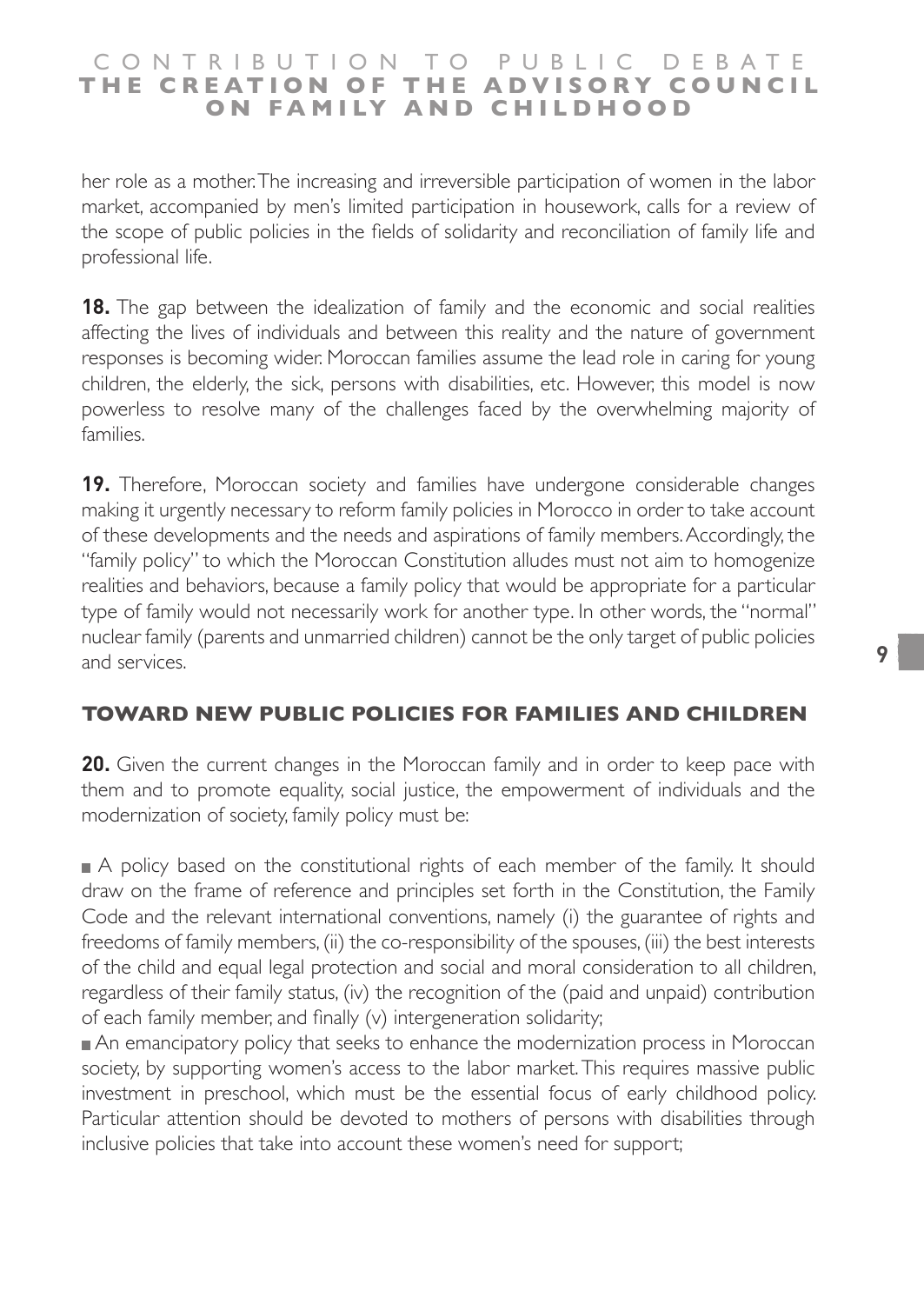An equitable and targeted family policy that takes account of social justice challenges: the fight against poverty and exclusion through benefits and tax measures aimed at economically and socially vulnerable families and children. Maintaining such a policy over a long period of time can have an impact on women's status, child education and the living standards of the population in general;

This family policy requires cultural change in government bodies and public administration; in other words, it necessitates a strategic alliance between experts in social sciences (economics, sociology, demography, etc.) and administrative elites, but also all government organizations, to endow family policies with the modern and equitable dimension to which society aspires.

**21.** The proposals set out below constitute the CNDH contribution to the establishment of the Advisory Council on Family and Childhood on a basis that enables this future constitutional body to provide an appropriate response to action benefiting the family and the child.

# **THE ADVISORY COUNCIL ON FAMILY AND CHILDHOOD**

#### **Status**

**22.** Given its mission and status as set out in the Constitution, the Advisory Council on Family and Childhood should be an advisory body independent of the executive. As the government is responsible for the supervision of family policy, it cannot as such reconcile the mission of implementation with that of monitoring and assessing public policies.

#### **Functions**

**23.** Article 169 of the Constitution stipulates that this Council "shall monitor the situation of the family and children, give its opinion on national plans in this field, stimulate public debate on family issues and ensure follow-up to the implementation of national programs initiated by the relevant departments, bodies and institutions".

**24.** The Constitution defines the overall framework of a comprehensive and integrated "family and child policy" as well as the approaches to be adopted by the Advisory Council on Family and Childhood. Accordingly, this Council should be tasked with directing and proposing appropriate strategies and policies, providing advice and stimulating public debate.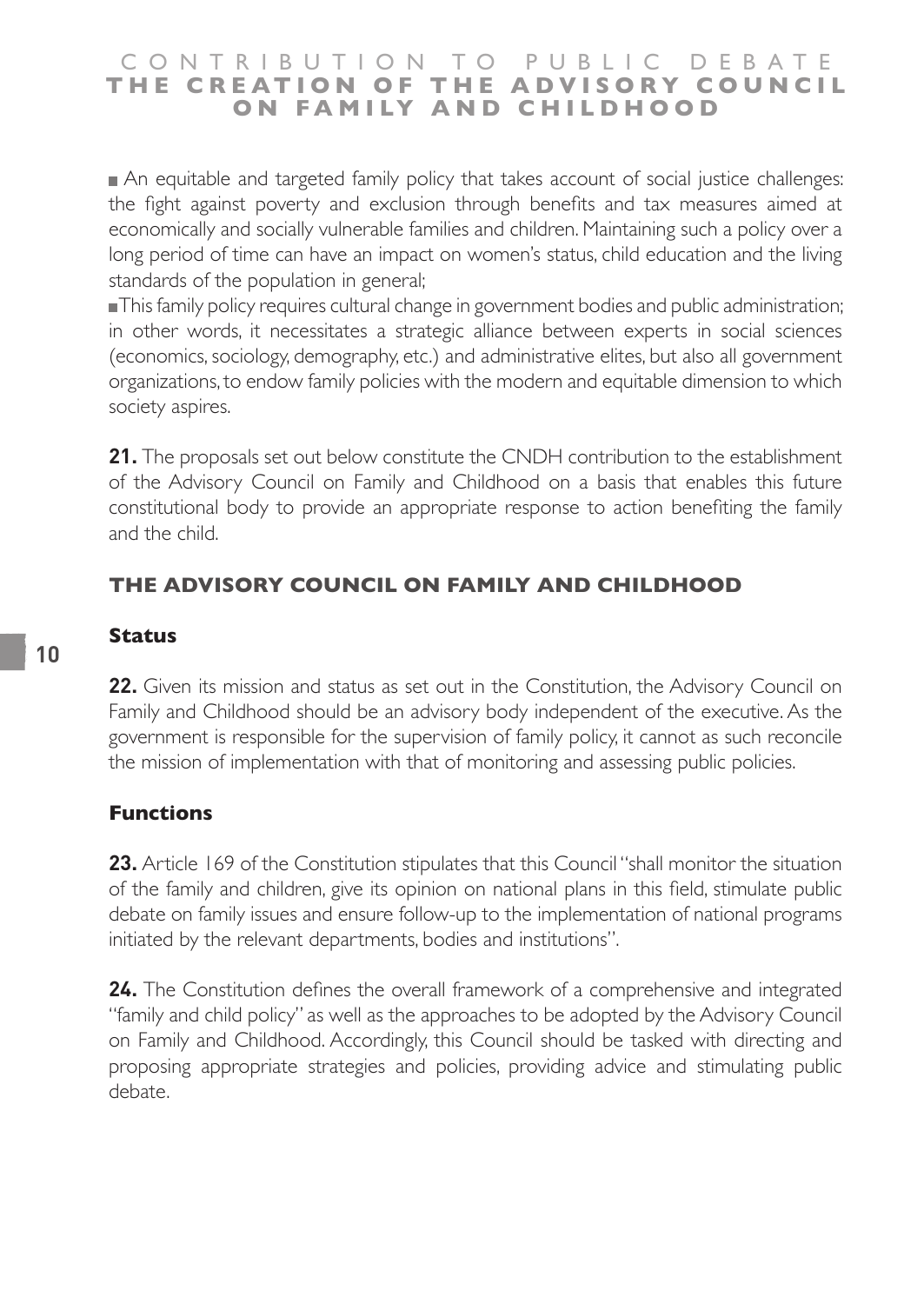**25.** The Council should thus be entrusted with the following functions:

Informing and guiding public policymaking and legislation in relation to its mandate through constant monitoring, providing consultations, and producing opinions, memoranda, studies, research and reports;

Giving opinions on issues referred to it by the government and the parliament;

Initiating and promoting public debate on government family and childhood policies, involving all stakeholders;

Providing advice and recommendations to the government;

Monitoring and assessing government family and child policies.

#### **Main duties and areas of intervention**

The Advisory Council on Family and Childhood may have the following duties:

**26.** In terms of improving knowledge:

This component aims to develop cross-cutting knowledge on the family and children in all related areas in order to enable the Council and all stakeholders to better fulfill their mandate and to improve the relevance of public policies:

**Promoting knowledge about family and childhood and family policies to analyze social,** economic and demographic developments through the collection and analysis of data in order to anticipate and respond to their effects on families and children;

 Monitoring and analyzing social, economic and demographic developments through the collection and analysis of qualitative data in order to anticipate and respond to the effects on families and children. To this end, effective collaboration in the development of knowledge among the different stakeholders would help achieve this goal.

**27.** In terms of providing support to the government for the development and implementation of relevant integrated family policies and strategies and reforms of laws and public policies:

This component is closely related to the first duties of the Council, given that any advice/ proposal should be based on a sound understanding of the situation of families. An integrated family policy should also help overcome the difficulties involved in coordinating the activities of the different government bodies and social departments. This requires the establishment of partnerships and cooperative relationships with all stakeholders. The objective is to inform about policy priorities in relation to social, economic and demographic trends: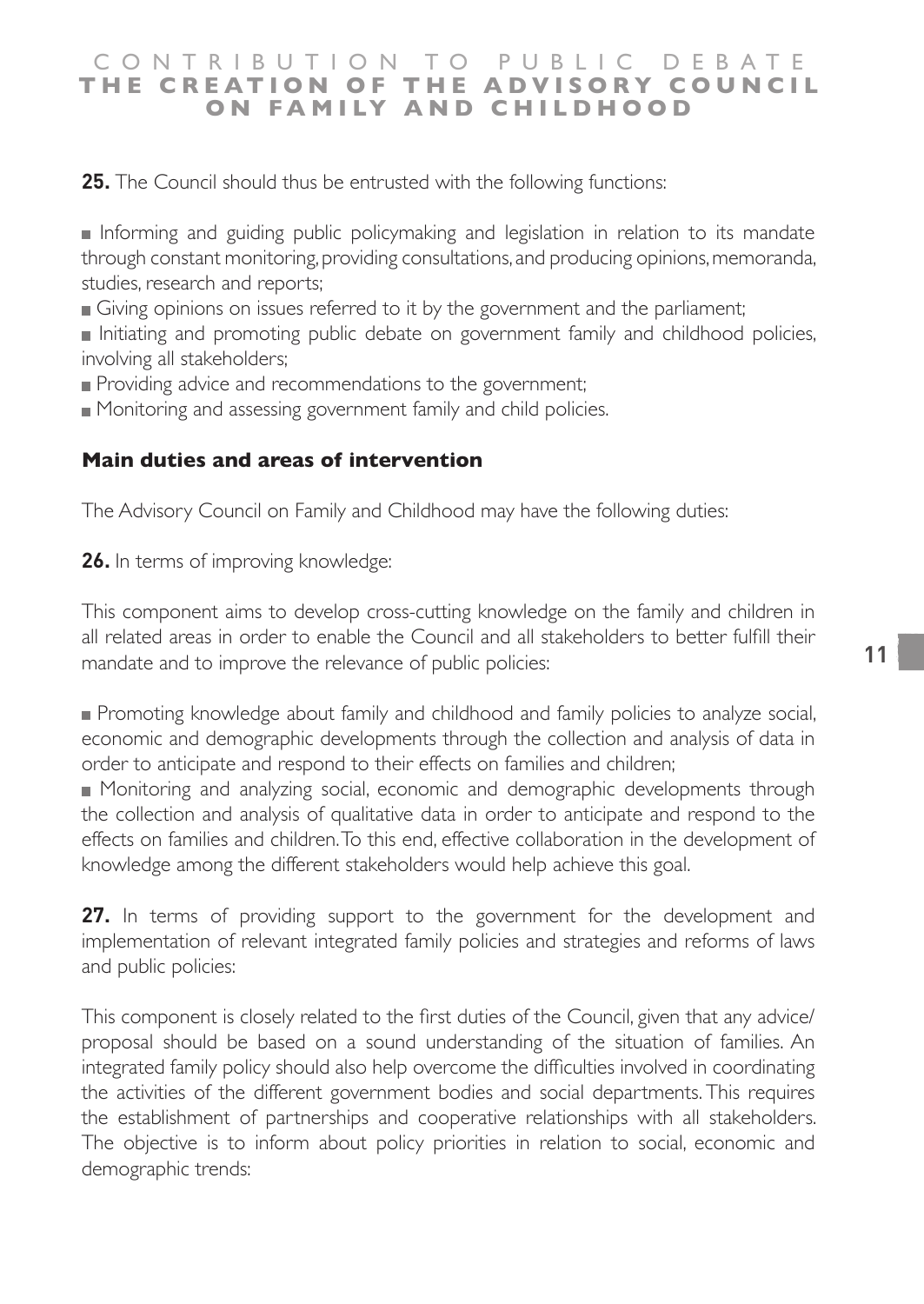Informing about family and childhood public policymaking for the development of integrated family policies that take into account education, employment and health care and complement the existing sectoral policies aimed at meeting the needs of children and family members;

 Stimulating public debate on family and child policy, by involving all stakeholders in order to shed light on guidance, prioritization and the strategic objectives of government action.

**28.** In terms of monitoring/assessing the implementation of national programs initiated by the various competent departments, structures and bodies:

This aims to strengthen the accountability and consistency of family and child public policies:

 Monitoring and follow-up in order to ensure that children and family members enjoy the rights granted to them by the Constitution, relevant international conventions, national legislation (particularly the Family Code) and national programs;

Ensuring consistency of national policy programs aiming at family family members;

 Assessing national programs, whether on its own initiative or at the request of the government, whenever their challenges and effects on the family and childhood are obvious. The findings of these assessments must be brought to the attention of all stakeholders (government, parliament, socio-professional organizations, civil society, etc.).

## **Priority areas of intervention**

**29.** Based on cross-cutting issues:

The purpose is to address the issues relating to the economic, social and cultural development of the family, income inequality between heads of household, the social and legal protection of family members, and support for the reconciliation of family and professional life, particularly by:

 Supporting parenthood (or parent-child relationships), responsible parenthood, and family and intergeneration solidarity;

Supporting the parenting of persons with disabilities, especially women with disabilities and mothers of children with disabilities;

Proposing alternatives to child institutionalization by developing solutions to guarantee the protection and best interests of children;

**Finding solutions to the problem of reconciling family and professional life, specifically by** providing care for young children;

 Ensuring coordination between intergovernmental policies and the various stakeholders for effective, efficient and coherent family and child public policies in accordance with the Constitution and the relevant international instruments.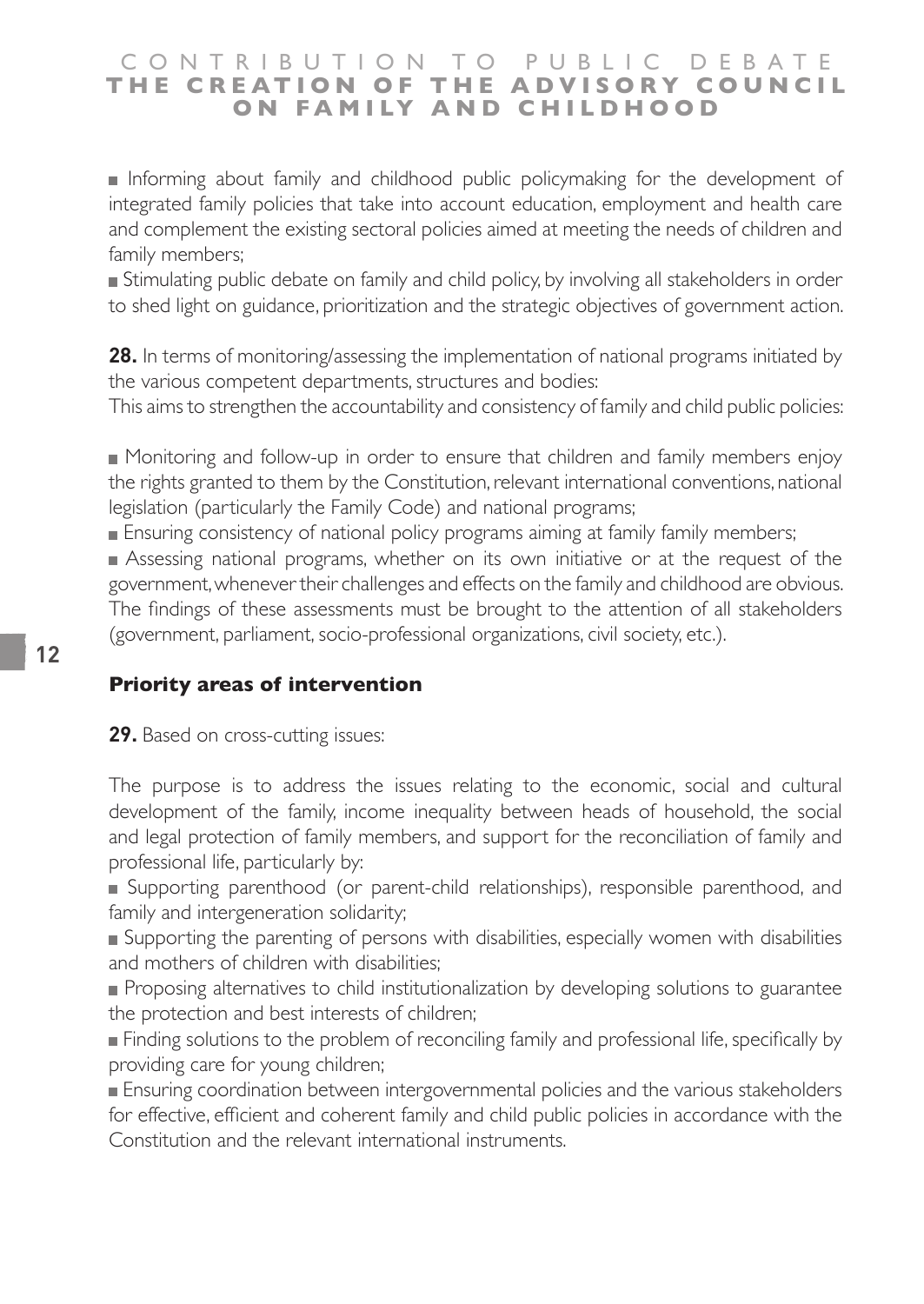**30.** According to age and social groups:

Particular attention should be devoted to the following groups:

- Young children;
- **Teenagers**:
- Abandoned and abused minors, and child victims of abuse, violence and exploitation;
- Domestic workers:
- The elderly;
- Persons with disabilities:
- Single-parent households and dual-income households with young children.

## **Composition**

**31.** As regards composition, it is proposed that membership in the Council should reflect should represent the diversity of stakeholders and fields of competence.

Half of the Council members could be appointed by His Majesty the King, the Head of Government and the speakers of both houses of parliament. The other half would be appointed by an ad-hoc committee following a public call for applications and on the basis of the criteria of recognized competence and proven civic engagement, while taking into account the constitutional objective of gender parity, regional diversity, etc. Considering that a rigorous knowledge of family and child developments involves various scientific fields, multidisciplinarity should be an important criterion in the appointment process.

In all cases, not holding multiple offices, competence and proven experience in family and child policies should constitute objective criteria for the appointment of Council's members.

#### **Organization and functioning**

**32.** The Advisory Council on Family and Childhood shall be administratively and financially autonomous. It may have:

■Thematic committees and/or working groups;

An administrative structure consisting of an executive director and a team of experts that implements the Council's agenda.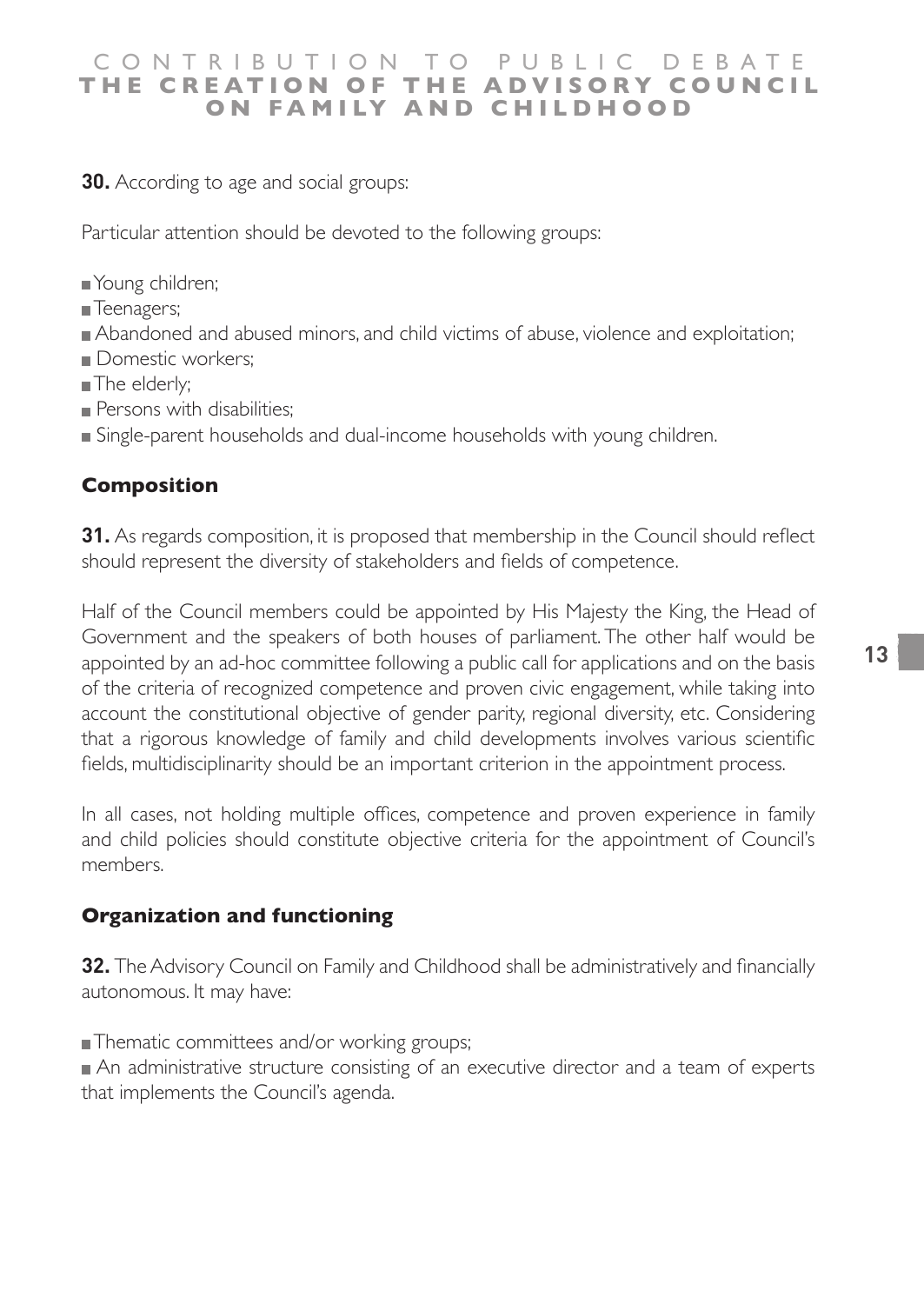#### CONTRIBUTION TO PUBLIC DEBATE **T H E C R E AT I O N O F T H E A D V I S O R Y C O U N C I L ON FAMILY AND CHILDHOOD**

## **CONCLUSION**

**33.** From the analysis of international experiences of countries that have family and childhood institutions, some lessons have emerged that suggest the following:

Provide the Council with independent status and managerial autonomy;

 Favor the "human rights" approach based and inform about public policies and strategies rather than focusing on service and support;

Analyze the changes in family structures, in order to anticipate policies and strategies in the long term;

Reflect on ways to develop effective public policy coordination of family and childhood, through the establishment of a comprehensive, integrated and inclusive family policy that takes into account social diversity;

 Consider and propose cross-cutting modalities to take into account the issue of disability in all matters relating to family and childhood;

Reflect on the regional dimension in order to support the regionalization process underway, and show how family policies should be rolled out at local level according to the specificities and challenges of each region and the specific needs of each area of  $r$ esidence  $\blacksquare$  Foster a composition that includes actors from the public and private sectors and civil society in addition to independent qualified personalities, especially in the field of family and childhood;

 Seek to ensure parity between men and women in the Council's governance and management, as well as effective involvement of civil society and the private sector in the development and implementation of family and childhood policies.